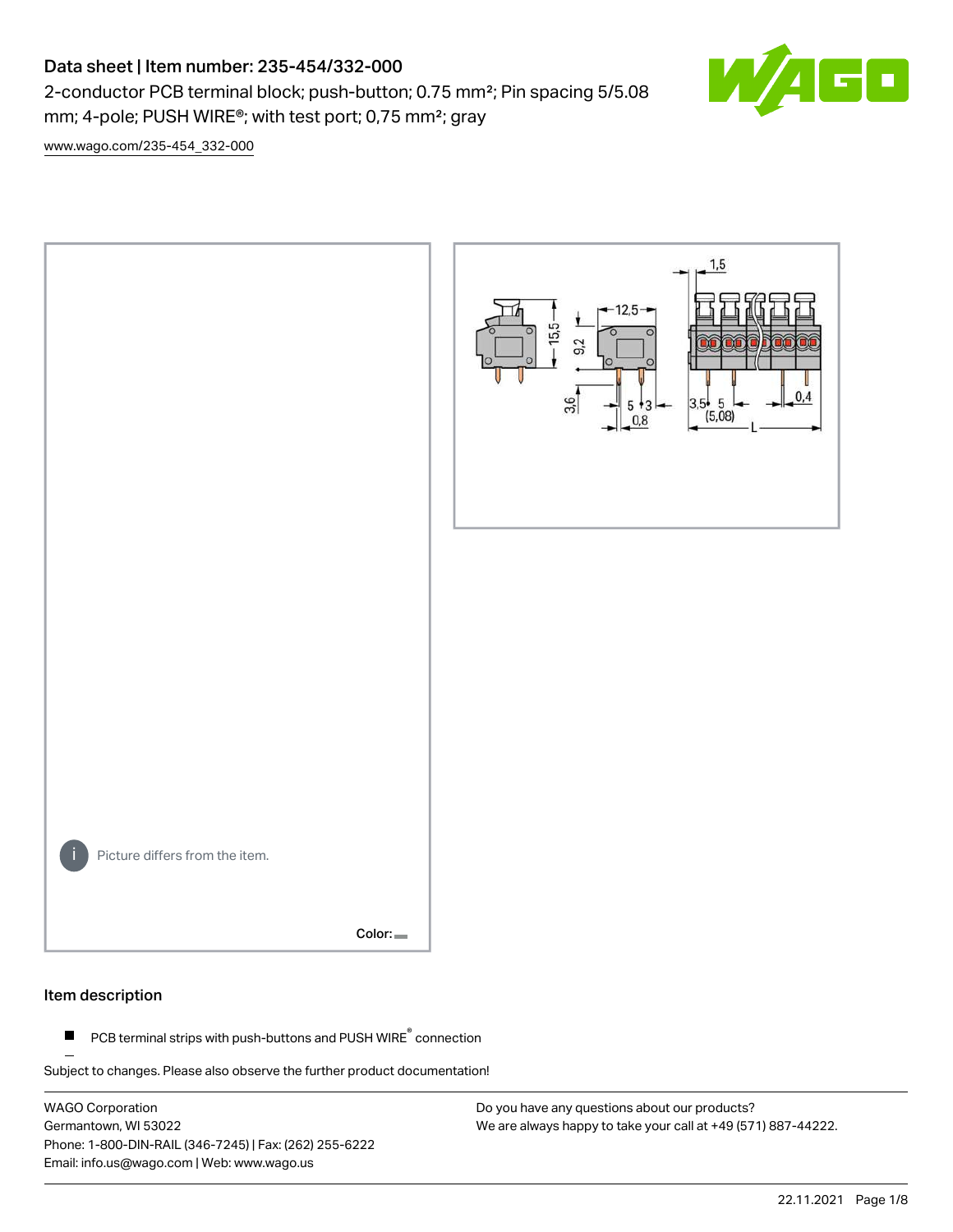

- **Double-wire connection for commoning signals**
- $\blacksquare$ Push-in termination of solid conductors
- Easy conductor removal via push-button  $\blacksquare$
- $\blacksquare$ Set to metric or inch pin spacing by compressing PCB terminal strips or pulling them apart
- $\blacksquare$ Also available with a test slot

#### Data Notes

| Variants: | Other pole numbers                                               |
|-----------|------------------------------------------------------------------|
|           | Other colors                                                     |
|           | Terminal strips with 7.5/7.62 mm and 10/10.16 mm pin spacing     |
|           | Mixed-color PCB connector strips                                 |
|           | Direct marking                                                   |
|           | Other versions (or variants) can be requested from WAGO Sales or |
|           | configured at https://configurator.wago.com/                     |
|           |                                                                  |

# Electrical data

#### IEC Approvals

| Ratings per                 | IEC/EN 60664-1                                                        |
|-----------------------------|-----------------------------------------------------------------------|
| Rated voltage (III / 3)     | 250 V                                                                 |
| Rated surge voltage (III/3) | 4 <sub>k</sub> V                                                      |
| Rated voltage (III/2)       | 320 V                                                                 |
| Rated surge voltage (III/2) | 4 <sub>kV</sub>                                                       |
| Nominal voltage (II/2)      | 630 V                                                                 |
| Rated surge voltage (II/2)  | 4 <sub>k</sub> V                                                      |
| Rated current               | 10A                                                                   |
| Legend (ratings)            | $(III / 2)$ $\triangle$ Overvoltage category III / Pollution degree 2 |

#### UL Approvals

| Approvals per                  | UL 1059 |
|--------------------------------|---------|
| Rated voltage UL (Use Group B) | 300 V   |
| Rated current UL (Use Group B) | 10 A    |
| Rated voltage UL (Use Group D) | 300 V   |
| Rated current UL (Use Group D) | 10 A    |

#### CSA Approvals

Approvals per CSA

Subject to changes. Please also observe the further product documentation!

| <b>WAGO Corporation</b>                                | Do you have any questions about our products?                 |
|--------------------------------------------------------|---------------------------------------------------------------|
| Germantown, WI 53022                                   | We are always happy to take your call at +49 (571) 887-44222. |
| Phone: 1-800-DIN-RAIL (346-7245)   Fax: (262) 255-6222 |                                                               |
| Email: info.us@wago.com   Web: www.wago.us             |                                                               |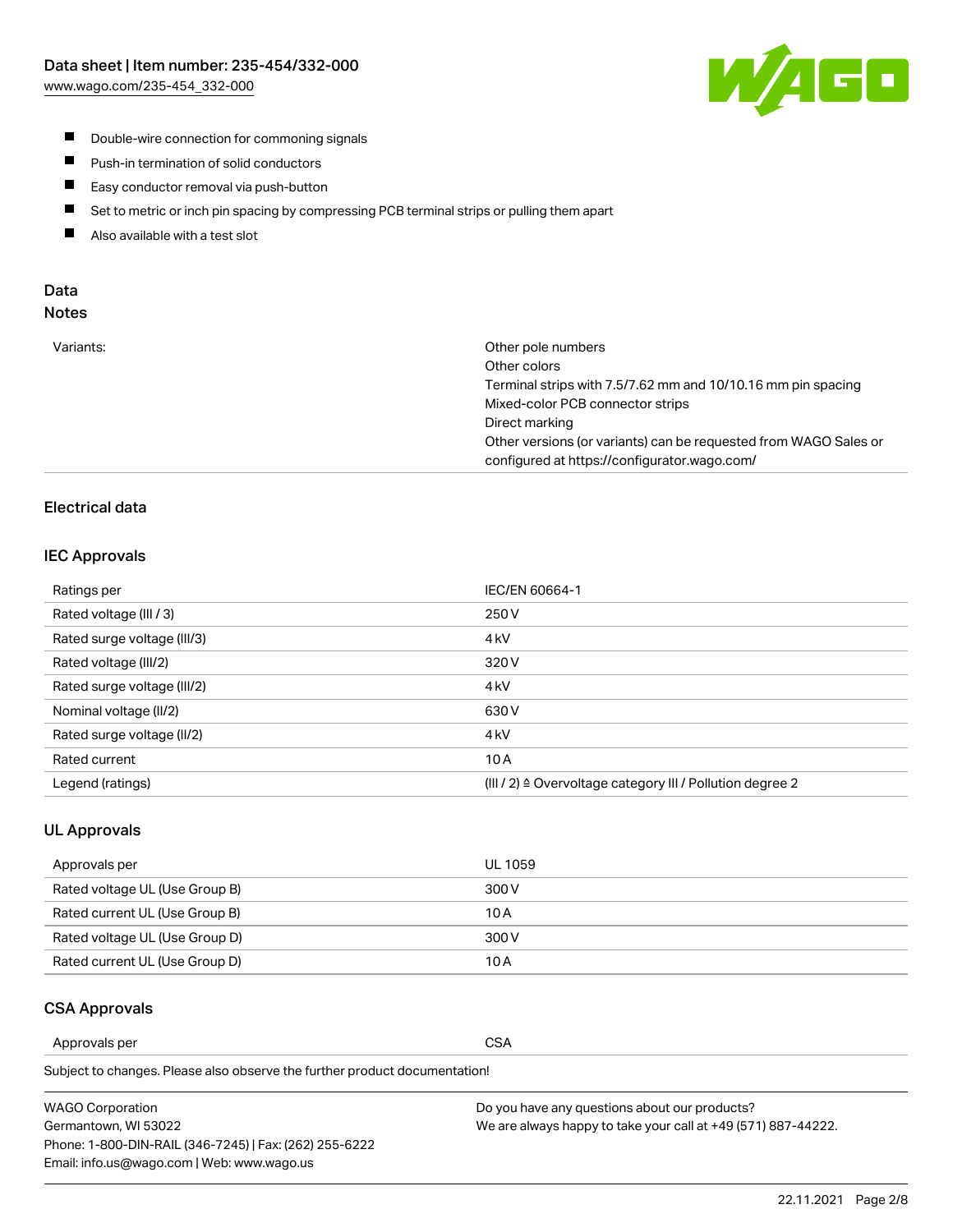[www.wago.com/235-454\\_332-000](http://www.wago.com/235-454_332-000)



| Rated voltage CSA (Use Group B) |  |
|---------------------------------|--|
| Rated current CSA (Use Group B) |  |

### Connection data

| Total number of connection points |  |
|-----------------------------------|--|
| Total number of potentials        |  |
| Number of connection types        |  |
| Number of levels                  |  |

# Connection 1

| Connection technology                 | PUSH WIRE <sup>®</sup>                 |
|---------------------------------------|----------------------------------------|
| Actuation type                        | Push-button                            |
| Solid conductor                       | $0.20.75$ mm <sup>2</sup> / 24  18 AWG |
| Strip length                          | $910$ mm $/0.350.39$ inch              |
| Conductor connection direction to PCB | 0°                                     |
| Number of poles                       | 4                                      |

# Physical data

| Pin spacing                          | 5/5.08 mm / 0.197/0.2 inch |
|--------------------------------------|----------------------------|
| Width                                | 21.5 mm / 0.846 inch       |
| Height                               | 19.1 mm / 0.752 inch       |
| Height from the surface              | 15.5 mm / 0.61 inch        |
| Depth                                | 12.5 mm / 0.492 inch       |
| Solder pin length                    | 3.6 <sub>mm</sub>          |
| Solder pin dimensions                | $0.8 \times 0.4$ mm        |
| Drilled hole diameter with tolerance | $(1+0.1)$ mm               |

### PCB contact

| <b>PCB Contact</b>                  | тнт                                      |
|-------------------------------------|------------------------------------------|
| Solder pin arrangement              | over the entire terminal strip (in-line) |
| Number of solder pins per potential |                                          |

# Material data

| Color                        | gray |
|------------------------------|------|
| Materia<br>arour<br>$\cdots$ |      |

Subject to changes. Please also observe the further product documentation!

| <b>WAGO Corporation</b>                                | Do you have any questions about our products?                 |
|--------------------------------------------------------|---------------------------------------------------------------|
| Germantown, WI 53022                                   | We are always happy to take your call at +49 (571) 887-44222. |
| Phone: 1-800-DIN-RAIL (346-7245)   Fax: (262) 255-6222 |                                                               |
| Email: info.us@wago.com   Web: www.wago.us             |                                                               |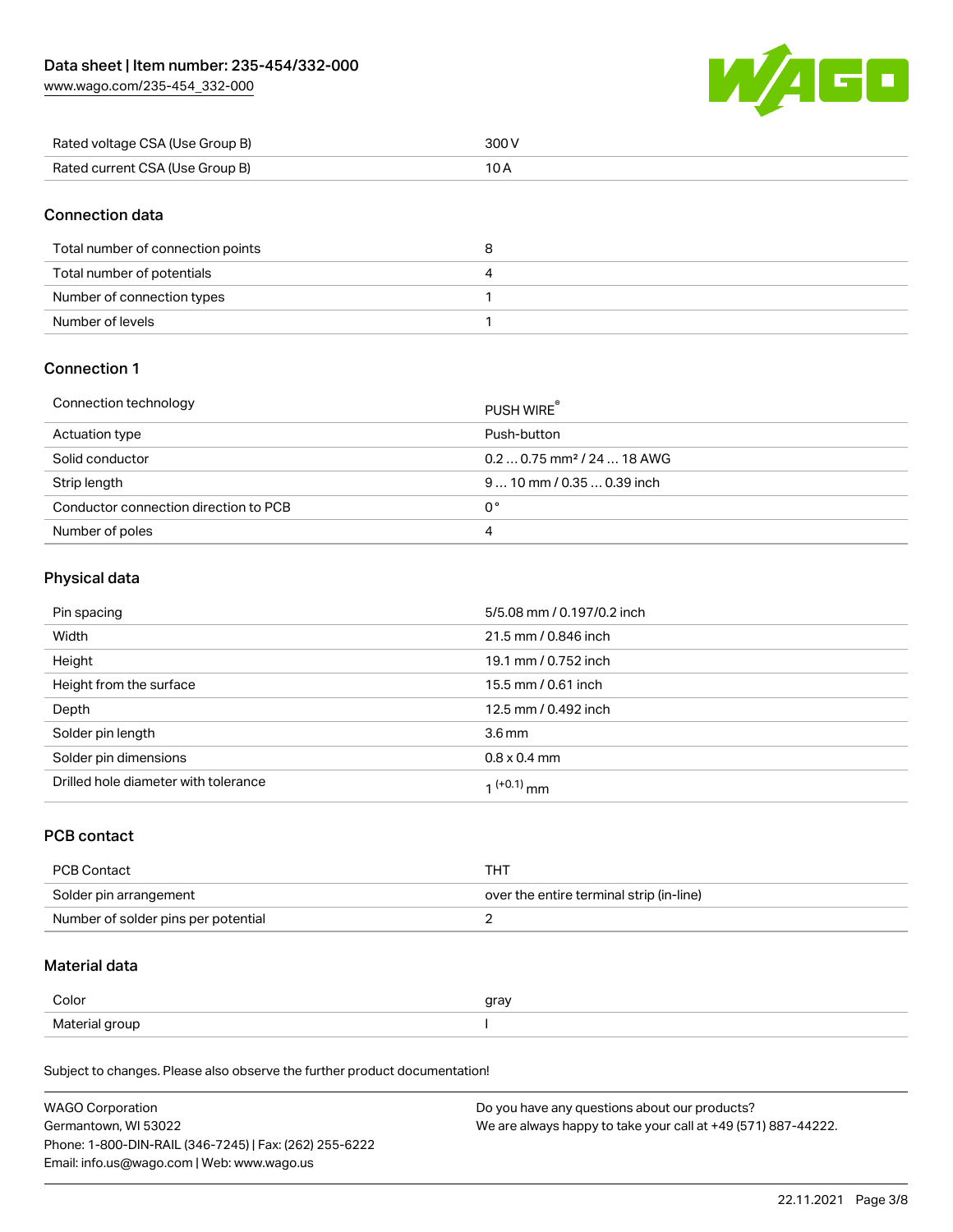[www.wago.com/235-454\\_332-000](http://www.wago.com/235-454_332-000)



| Insulation material               | Polyamide (PA66)                      |
|-----------------------------------|---------------------------------------|
| Flammability class per UL94       | V <sub>0</sub>                        |
| Clamping spring material          | Chrome nickel spring steel (CrNi)     |
| Contact material                  | Electrolytic copper $(E_{\text{Cl}})$ |
| Contact plating                   | tin-plated                            |
| Fire load                         | $0.06$ MJ                             |
| Weight                            | 3.2 <sub>g</sub>                      |
| <b>Environmental requirements</b> |                                       |

| Limit temperature range | -60  +105 °C |
|-------------------------|--------------|
|-------------------------|--------------|

### Commercial data

| Product Group         | 4 (Printed Circuit) |
|-----------------------|---------------------|
| PU (SPU)              | 220 (55) Stück      |
| Packaging type        | box                 |
| Country of origin     | CH.                 |
| <b>GTIN</b>           | 4044918656078       |
| Customs tariff number | 85369010000         |

### Approvals / Certificates

#### UL-Approvals

| Logo     | Approval                            | <b>Additional Approval Text</b> | Certificate<br>name |
|----------|-------------------------------------|---------------------------------|---------------------|
| J<br>. . | UL<br>UL International Germany GmbH | $\overline{\phantom{0}}$        | E45172              |

#### Optional accessories

Phone: 1-800-DIN-RAIL (346-7245) | Fax: (262) 255-6222

Email: info.us@wago.com | Web: www.wago.us

| <b>Ferrules</b>         |                                                                                                   |                                               |                                                               |  |
|-------------------------|---------------------------------------------------------------------------------------------------|-----------------------------------------------|---------------------------------------------------------------|--|
| Ferrule                 |                                                                                                   |                                               |                                                               |  |
|                         | Item no.: 216-101                                                                                 |                                               | www.wago.com/216-101                                          |  |
|                         | Ferrule; Sleeve for 0.5 mm <sup>2</sup> / AWG 22; uninsulated; electro-tin plated; silver-colored |                                               |                                                               |  |
|                         | Item no.: 216-104                                                                                 |                                               |                                                               |  |
|                         | Ferrule; Sleeve for 1.5 mm <sup>2</sup> / AWG 16; uninsulated; electro-tin plated; silver-colored |                                               | www.wago.com/216-104                                          |  |
|                         | Item no.: 216-106                                                                                 |                                               |                                                               |  |
|                         | Ferrule; Sleeve for 2.5 mm <sup>2</sup> / AWG 14; uninsulated; electro-tin plated; silver-colored |                                               | www.wago.com/216-106                                          |  |
|                         | Subject to changes. Please also observe the further product documentation!                        |                                               |                                                               |  |
| <b>WAGO Corporation</b> |                                                                                                   | Do you have any questions about our products? |                                                               |  |
| Germantown, WI 53022    |                                                                                                   |                                               | We are always happy to take your call at +49 (571) 887-44222. |  |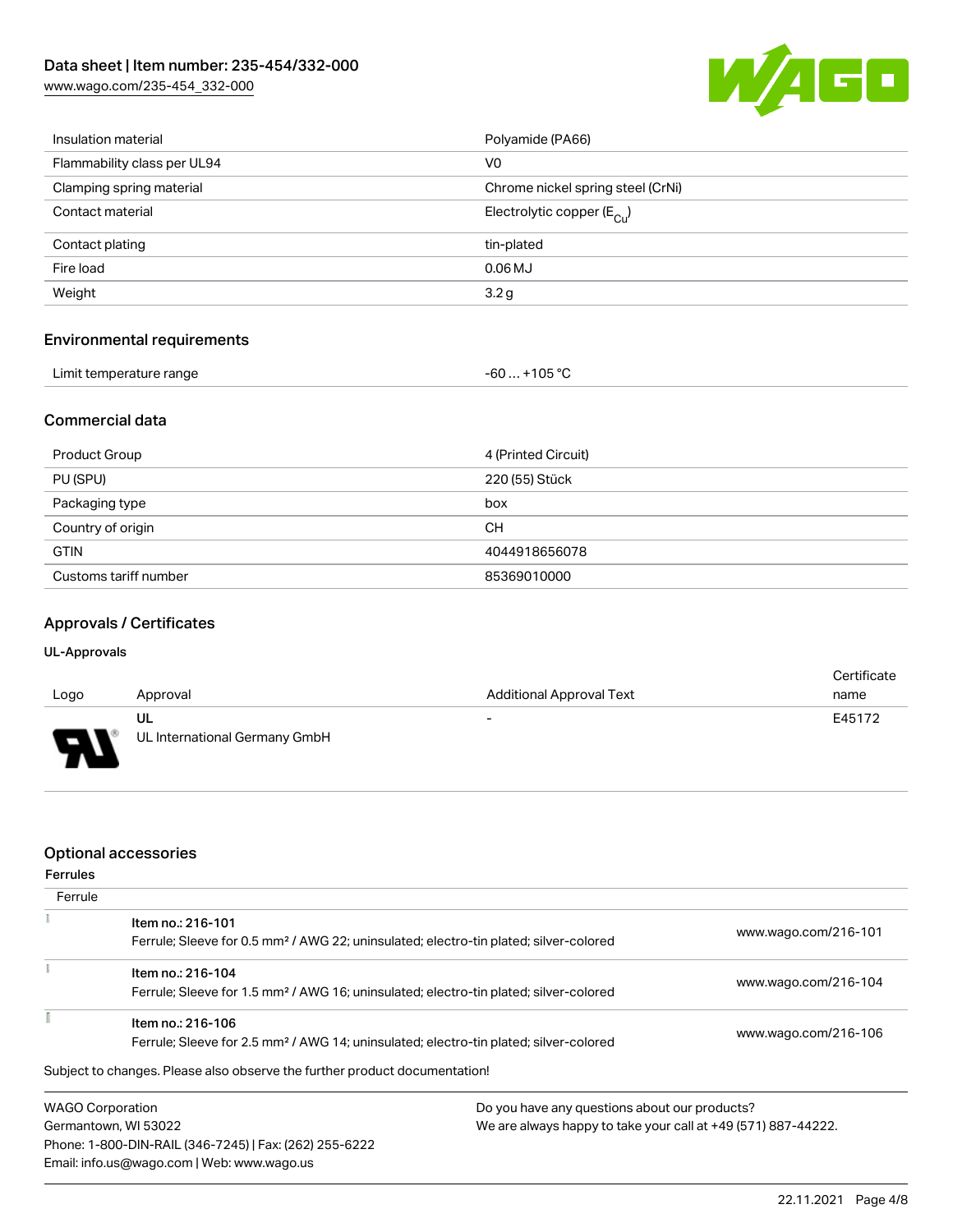### Data sheet | Item number: 235-454/332-000

[www.wago.com/235-454\\_332-000](http://www.wago.com/235-454_332-000)



|   | Item no.: 216-107<br>Ferrule; Sleeve for 4 mm <sup>2</sup> / AWG 12; uninsulated; electro-tin plated                                                                               | www.wago.com/216-107 |
|---|------------------------------------------------------------------------------------------------------------------------------------------------------------------------------------|----------------------|
| ī | Item no.: 216-108<br>Ferrule; Sleeve for 6 mm <sup>2</sup> / AWG 10; uninsulated; electro-tin plated; silver-colored                                                               | www.wago.com/216-108 |
| Ī | Item no.: 216-109<br>Ferrule; Sleeve for 10 mm <sup>2</sup> / AWG 8; uninsulated; electro-tin plated                                                                               | www.wago.com/216-109 |
|   | Item no.: 216-102<br>Ferrule; Sleeve for 0.75 mm <sup>2</sup> / AWG 20; uninsulated; electro-tin plated; silver-colored                                                            | www.wago.com/216-102 |
|   | Item no.: 216-103<br>Ferrule; Sleeve for 1 mm <sup>2</sup> / AWG 18; uninsulated; electro-tin plated                                                                               | www.wago.com/216-103 |
| Л | Item no.: 216-110<br>Ferrule; Sleeve for 16 mm <sup>2</sup> / AWG 6; uninsulated; electro-tin plated; metallic brown                                                               | www.wago.com/216-110 |
|   | Item no.: 216-123<br>Ferrule; Sleeve for 1 mm <sup>2</sup> / AWG 18; uninsulated; electro-tin plated; silver-colored                                                               | www.wago.com/216-123 |
|   | Item no.: 216-122<br>Ferrule; Sleeve for 0.75 mm <sup>2</sup> / AWG 20; uninsulated; electro-tin plated; silver-colored                                                            | www.wago.com/216-122 |
|   | Item no.: 216-124<br>Ferrule; Sleeve for 1.5 mm <sup>2</sup> / AWG 16; uninsulated; electro-tin plated                                                                             | www.wago.com/216-124 |
|   | Item no.: 216-142<br>Ferrule; Sleeve for 0.75 mm <sup>2</sup> / 18 AWG; uninsulated; electro-tin plated; electrolytic copper; gastight<br>crimped; acc. to DIN 46228, Part 1/08.92 | www.wago.com/216-142 |
|   | Item no.: 216-132<br>Ferrule; Sleeve for 0.34 mm <sup>2</sup> / AWG 24; uninsulated; electro-tin plated                                                                            | www.wago.com/216-132 |
|   | Item no.: 216-121<br>Ferrule; Sleeve for 0.5 mm <sup>2</sup> / AWG 22; uninsulated; electro-tin plated; silver-colored                                                             | www.wago.com/216-121 |
|   | Item no.: 216-143<br>Ferrule; Sleeve for 1 mm <sup>2</sup> / AWG 18; uninsulated; electro-tin plated; electrolytic copper; gastight<br>crimped; acc. to DIN 46228, Part 1/08.92    | www.wago.com/216-143 |
|   | Item no.: 216-131<br>Ferrule; Sleeve for 0.25 mm <sup>2</sup> / AWG 24; uninsulated; electro-tin plated; silver-colored                                                            | www.wago.com/216-131 |
|   | Item no.: 216-141<br>Ferrule; Sleeve for 0.5 mm <sup>2</sup> / 20 AWG; uninsulated; electro-tin plated; electrolytic copper; gastight<br>crimped; acc. to DIN 46228, Part 1/08.92  | www.wago.com/216-141 |
|   | Item no.: 216-152<br>Ferrule; Sleeve for 0.34 mm <sup>2</sup> / AWG 24; uninsulated; electro-tin plated                                                                            | www.wago.com/216-152 |
|   | Item no.: 216-203<br>Ferrule; Sleeve for 1 mm <sup>2</sup> / AWG 18; insulated; electro-tin plated; red                                                                            | www.wago.com/216-203 |
|   | Item no.: 216-206                                                                                                                                                                  | www.wago.com/216-206 |

WAGO Corporation Germantown, WI 53022 Phone: 1-800-DIN-RAIL (346-7245) | Fax: (262) 255-6222 Email: info.us@wago.com | Web: www.wago.us

Do you have any questions about our products? We are always happy to take your call at +49 (571) 887-44222.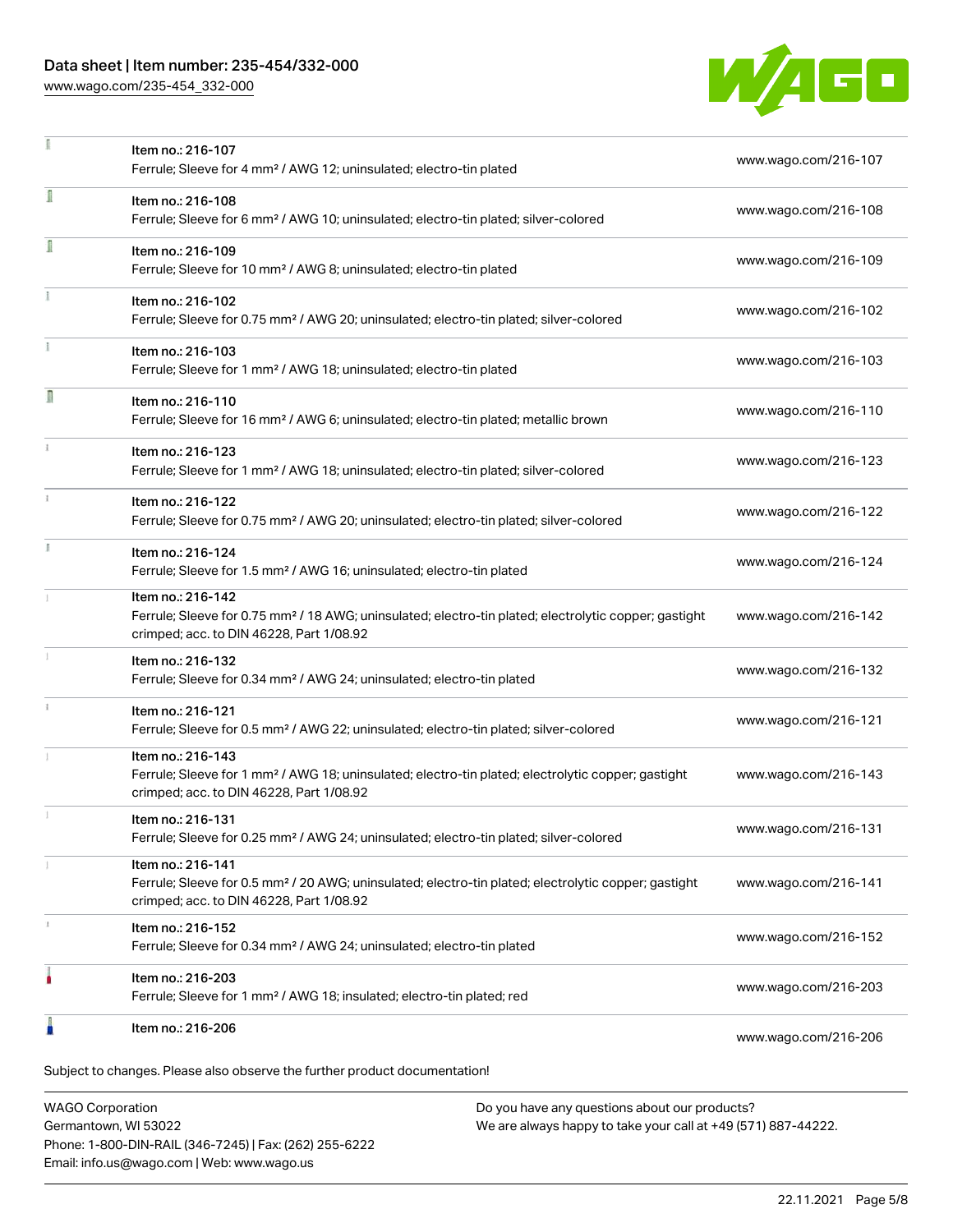[www.wago.com/235-454\\_332-000](http://www.wago.com/235-454_332-000)



|   | Ferrule; Sleeve for 2.5 mm <sup>2</sup> / AWG 14; insulated; electro-tin plated; blue                                                                                                                      |                      |
|---|------------------------------------------------------------------------------------------------------------------------------------------------------------------------------------------------------------|----------------------|
|   | Item no.: 216-207<br>Ferrule; Sleeve for 4 mm <sup>2</sup> / AWG 12; insulated; electro-tin plated; gray                                                                                                   | www.wago.com/216-207 |
|   | Item no.: 216-202<br>Ferrule; Sleeve for 0.75 mm <sup>2</sup> / 18 AWG; insulated; electro-tin plated; gray                                                                                                | www.wago.com/216-202 |
|   | Item no.: 216-151<br>Ferrule; Sleeve for 0.25 mm <sup>2</sup> / AWG 24; uninsulated; electro-tin plated                                                                                                    | www.wago.com/216-151 |
| Â | Item no.: 216-204<br>Ferrule; Sleeve for 1.5 mm <sup>2</sup> / AWG 16; insulated; electro-tin plated; black                                                                                                | www.wago.com/216-204 |
| I | Item no.: 216-209<br>Ferrule; Sleeve for 10 mm <sup>2</sup> / AWG 8; insulated; electro-tin plated; red                                                                                                    | www.wago.com/216-209 |
|   | Item no.: 216-205<br>Ferrule; Sleeve for 2.08 mm <sup>2</sup> / AWG 14; insulated; electro-tin plated; yellow                                                                                              | www.wago.com/216-205 |
|   | Item no.: 216-144<br>Ferrule; Sleeve for 1.5 mm <sup>2</sup> / AWG 16; uninsulated; electro-tin plated; electrolytic copper; gastight<br>crimped; acc. to DIN 46228, Part 1/08.92; silver-colored          | www.wago.com/216-144 |
|   | Item no.: 216-208<br>Ferrule; Sleeve for 6 mm <sup>2</sup> / AWG 10; insulated; electro-tin plated; electrolytic copper; gastight crimped; www.wago.com/216-208<br>acc. to DIN 46228, Part 4/09.90; yellow |                      |
|   | Item no.: 216-201<br>Ferrule; Sleeve for 0.5 mm <sup>2</sup> / 20 AWG; insulated; electro-tin plated; white                                                                                                | www.wago.com/216-201 |
| ۸ | Item no.: 216-223<br>Ferrule; Sleeve for 1 mm <sup>2</sup> / AWG 18; insulated; electro-tin plated; red                                                                                                    | www.wago.com/216-223 |
|   | Item no.: 216-210<br>Ferrule; Sleeve for 16 mm <sup>2</sup> / AWG 6; insulated; electro-tin plated; electrolytic copper; gastight crimped; www.wago.com/216-210<br>acc. to DIN 46228, Part 4/09.90; blue   |                      |
|   | Item no.: 216-241<br>Ferrule; Sleeve for 0.5 mm <sup>2</sup> / 20 AWG; insulated; electro-tin plated; electrolytic copper; gastight<br>crimped; acc. to DIN 46228, Part 4/09.90; white                     | www.wago.com/216-241 |
|   | Item no.: 216-242<br>Ferrule; Sleeve for 0.75 mm <sup>2</sup> / 18 AWG; insulated; electro-tin plated; electrolytic copper; gastight<br>crimped; acc. to DIN 46228, Part 4/09.90; gray                     | www.wago.com/216-242 |
|   | Item no.: 216-222<br>Ferrule; Sleeve for 0.75 mm <sup>2</sup> / 18 AWG; insulated; electro-tin plated; gray                                                                                                | www.wago.com/216-222 |
|   | Item no.: 216-221<br>Ferrule; Sleeve for 0.5 mm <sup>2</sup> / 20 AWG; insulated; electro-tin plated; white                                                                                                | www.wago.com/216-221 |
| 1 | Item no.: 216-224<br>Ferrule; Sleeve for 1.5 mm <sup>2</sup> / AWG 16; insulated; electro-tin plated; black                                                                                                | www.wago.com/216-224 |
|   | Item no.: 216-243<br>Ferrule; Sleeve for 1 mm <sup>2</sup> / AWG 18; insulated; electro-tin plated; electrolytic copper; gastight crimped; www.wago.com/216-243<br>acc. to DIN 46228, Part 4/09.90; red    |                      |
|   | Subject to changes. Please also observe the further product documentation!                                                                                                                                 |                      |
|   | <b>WAGO Corporation</b><br>Do you have any questions about our products?                                                                                                                                   |                      |

Germantown, WI 53022 Phone: 1-800-DIN-RAIL (346-7245) | Fax: (262) 255-6222 Email: info.us@wago.com | Web: www.wago.us

Do you have any questions about our products? We are always happy to take your call at +49 (571) 887-44222.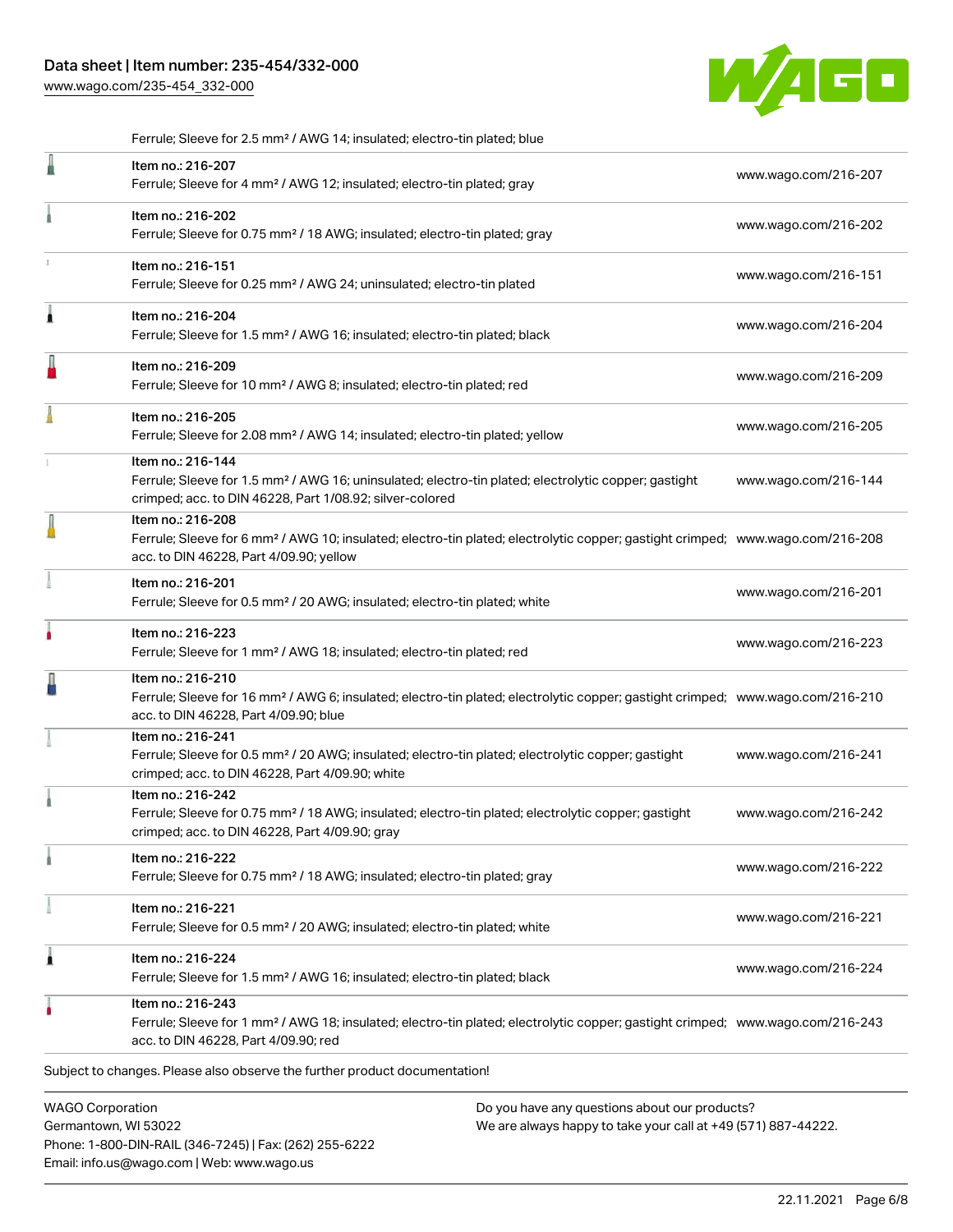# Data sheet | Item number: 235-454/332-000

[www.wago.com/235-454\\_332-000](http://www.wago.com/235-454_332-000)



| 1 | Item no.: 216-244                                                                                                                                                                                          |                      |
|---|------------------------------------------------------------------------------------------------------------------------------------------------------------------------------------------------------------|----------------------|
|   | Ferrule; Sleeve for 1.5 mm <sup>2</sup> / AWG 16; insulated; electro-tin plated; electrolytic copper; gastight<br>crimped; acc. to DIN 46228, Part 4/09.90; black                                          | www.wago.com/216-244 |
| ٠ | Item no.: 216-263<br>Ferrule; Sleeve for 1 mm <sup>2</sup> / AWG 18; insulated; electro-tin plated; electrolytic copper; gastight crimped; www.wago.com/216-263<br>acc. to DIN 46228, Part 4/09.90; red    |                      |
| I | Item no.: 216-246<br>Ferrule; Sleeve for 2.5 mm <sup>2</sup> / AWG 14; insulated; electro-tin plated; electrolytic copper; gastight<br>crimped; acc. to DIN 46228, Part 4/09.90; blue                      | www.wago.com/216-246 |
| Å | Item no.: 216-266<br>Ferrule; Sleeve for 2.5 mm <sup>2</sup> / AWG 14; insulated; electro-tin plated; electrolytic copper; gastight<br>crimped; acc. to DIN 46228, Part 4/09.90; blue                      | www.wago.com/216-266 |
| 1 | Item no.: 216-264<br>Ferrule; Sleeve for 1.5 mm <sup>2</sup> / AWG 16; insulated; electro-tin plated; electrolytic copper; gastight<br>crimped; acc. to DIN 46228, Part 4/09.90; black                     | www.wago.com/216-264 |
| Â | Item no.: 216-284<br>Ferrule; Sleeve for 1.5 mm <sup>2</sup> / AWG 16; insulated; electro-tin plated; electrolytic copper; gastight<br>crimped; acc. to DIN 46228, Part 4/09.90; black                     | www.wago.com/216-284 |
| A | Item no.: 216-286<br>Ferrule; Sleeve for 2.5 mm <sup>2</sup> / AWG 14; insulated; electro-tin plated; electrolytic copper; gastight<br>crimped; acc. to DIN 46228, Part 4/09.90; blue                      | www.wago.com/216-286 |
|   | Item no.: 216-287<br>Ferrule; Sleeve for 4 mm <sup>2</sup> / AWG 12; insulated; electro-tin plated; electrolytic copper; gastight crimped; www.wago.com/216-287<br>acc. to DIN 46228, Part 4/09.90; gray   |                      |
|   | Item no.: 216-262<br>Ferrule; Sleeve for 0.75 mm <sup>2</sup> / 18 AWG; insulated; electro-tin plated; electrolytic copper; gastight<br>crimped; acc. to DIN 46228, Part 4/09.90; gray                     | www.wago.com/216-262 |
|   | Item no.: 216-288<br>Ferrule; Sleeve for 6 mm <sup>2</sup> / AWG 10; insulated; electro-tin plated; electrolytic copper; gastight crimped; www.wago.com/216-288<br>acc. to DIN 46228, Part 4/09.90; yellow |                      |
|   | Item no.: 216-289<br>Ferrule; Sleeve for 10 mm <sup>2</sup> / AWG 8; insulated; electro-tin plated; electrolytic copper; gastight crimped; www.wago.com/216-289<br>acc. to DIN 46228, Part 4/09.90; red    |                      |
|   | Item no.: 216-301<br>Ferrule; Sleeve for 0.25 mm <sup>2</sup> / AWG 24; insulated; electro-tin plated; yellow                                                                                              | www.wago.com/216-301 |
|   | Item no.: 216-321<br>Ferrule; Sleeve for 0.25 mm <sup>2</sup> / AWG 24; insulated; electro-tin plated; yellow                                                                                              | www.wago.com/216-321 |
| ł | Item no.: 216-322<br>Ferrule; Sleeve for 0.34 mm <sup>2</sup> / 22 AWG; insulated; electro-tin plated; green                                                                                               | www.wago.com/216-322 |
| ≞ | Item no.: 216-267<br>Ferrule; Sleeve for 4 mm <sup>2</sup> / AWG 12; insulated; electro-tin plated; electrolytic copper; gastight crimped; www.wago.com/216-267<br>acc. to DIN 46228, Part 4/09.90; gray   |                      |
|   | Item no.: 216-302<br>Ferrule; Sleeve for 0.34 mm <sup>2</sup> / 22 AWG; insulated; electro-tin plated; light turquoise                                                                                     | www.wago.com/216-302 |

Subject to changes. Please also observe the further product documentation!

| WAGO Corporation                                       | Do you have any questions about our products?                 |
|--------------------------------------------------------|---------------------------------------------------------------|
| Germantown, WI 53022                                   | We are always happy to take your call at +49 (571) 887-44222. |
| Phone: 1-800-DIN-RAIL (346-7245)   Fax: (262) 255-6222 |                                                               |
| Email: info.us@wago.com   Web: www.wago.us             |                                                               |